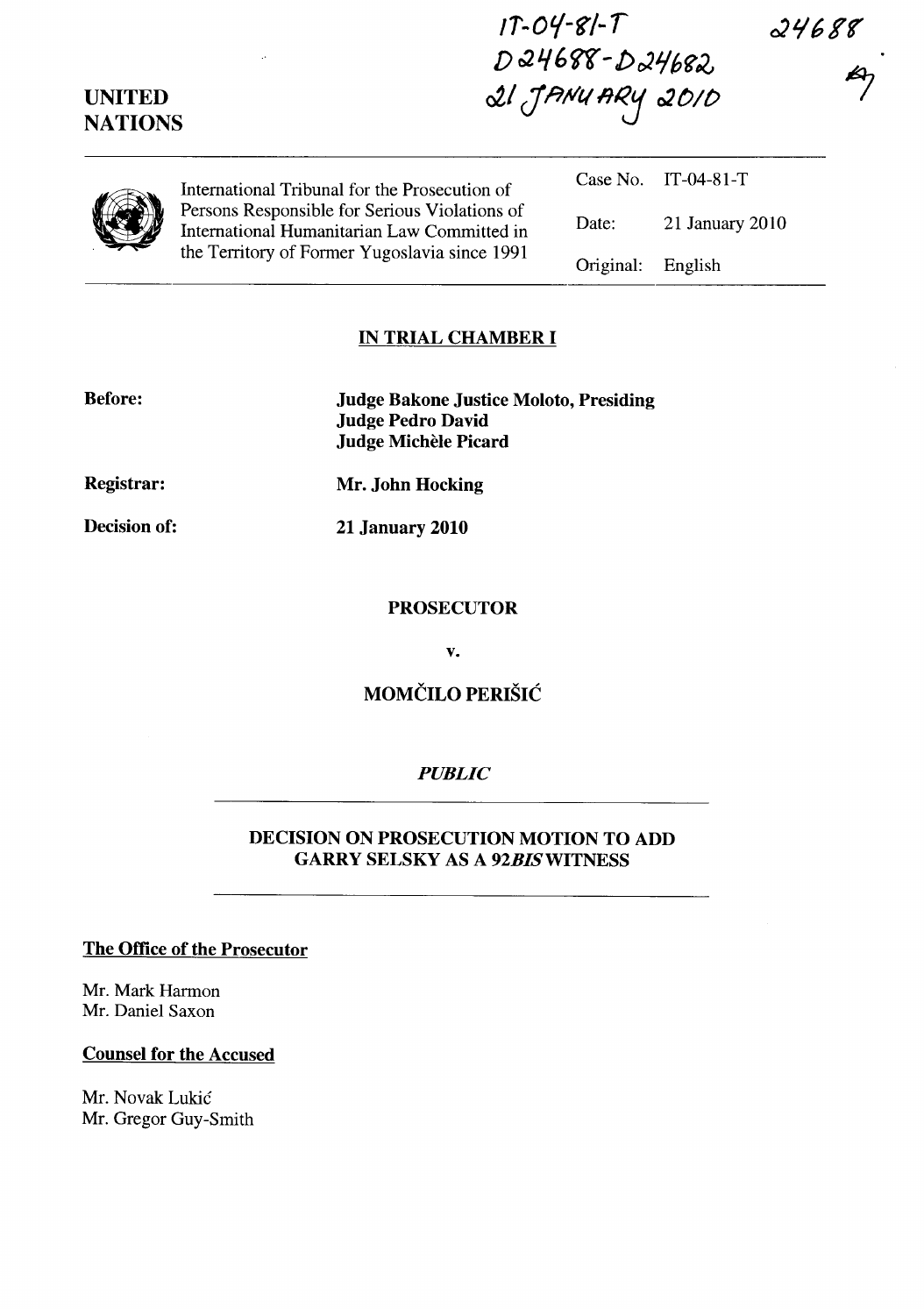**TRIAL CHAMBER I** ("Trial Chamber") of the International Tribunal for the Prosecution of Persons Responsible for Serious Violations of International Humanitarian Law Committed in the Territory of the fonner Yugoslavia since 1991 ("Tribunal") is seised of the "Prosecution Motion to Add Garry Selsky as a 92bis Witness, with Public Annex A and Confidential Annex B" filed on 11 January 2010 ("Motion") and hereby renders its Decision.

### **I. PROCEDURAL HISTORY**

1. The declaration of Garry Selsky of 25 October 2007 ("Witness" and "Declaration", respectively) was tendered into evidence by the Prosecution on 17 March 2009 and, due to the general objection submitted by the Defence, was marked for identification by the Trial Chamber.<sup>1</sup> On 19 November 2009, the Defence specified its objection in relation to the Declaration.<sup>2</sup> On 21 December 2009, the Trial Chamber decided that the proper procedure for the Prosecution to tender the Declaration into evidence is through the regime of Rule 92 *his* of the Rules of Procedure and Evidence ("Rules"). $3$ 

## **11. SUBMISSIONS**

#### A. **Prosecution**

2. In its Motion, the Prosecution requests leave to add the Witness to its Rule 65 *ter* witness list and seeks admission of the Declaration into evidence pursuant to Rule 92 *bis* of the Rules.<sup>4</sup>

3. The Prosecution submits that the Declaration, including a description of an examination of markings on 3638 shell casings that were retrieved at Srebrenica execution sites, is relevant to and probative of the allegation that Momčilo Perišić ("Accused") exercised his authority to provide a substantial amount of the weapons and ammunition to the VRS which was used, in part, to perpetrate the crimes at Srebrenica.<sup>5</sup>

4. The Prosecution submits that it has good cause to amend its Rule 65 *ter* witness list at this stage of the proceedings.<sup>6</sup> It points out that the Defence has been on notice of the substance of Witness's evidence for over three years.<sup>7</sup> The Prosecution further submits that it acted with diligence as soon as the Defence made known its objection to the Declaration and the Trial

<sup>&</sup>lt;sup>1</sup> Marked as MFI P1833, Hearing, T. 4444-4445.

<sup>2</sup> Defence Submission Regarding Outstanding Documents Labelled "Marked for Identification" with Confidential Annex A and Public Annex B, 19 November 2009, para. 74.

<sup>3</sup> Decision Regarding Outstanding Documents Marked for Identification, 21 December 2009, para. 132.

<sup>&</sup>lt;sup>4</sup> Motion, paras 2, 20.

<sup>5</sup> Motion, paras 10-13.

 $<sup>6</sup>$  Motion, paras 14, 16-17.</sup>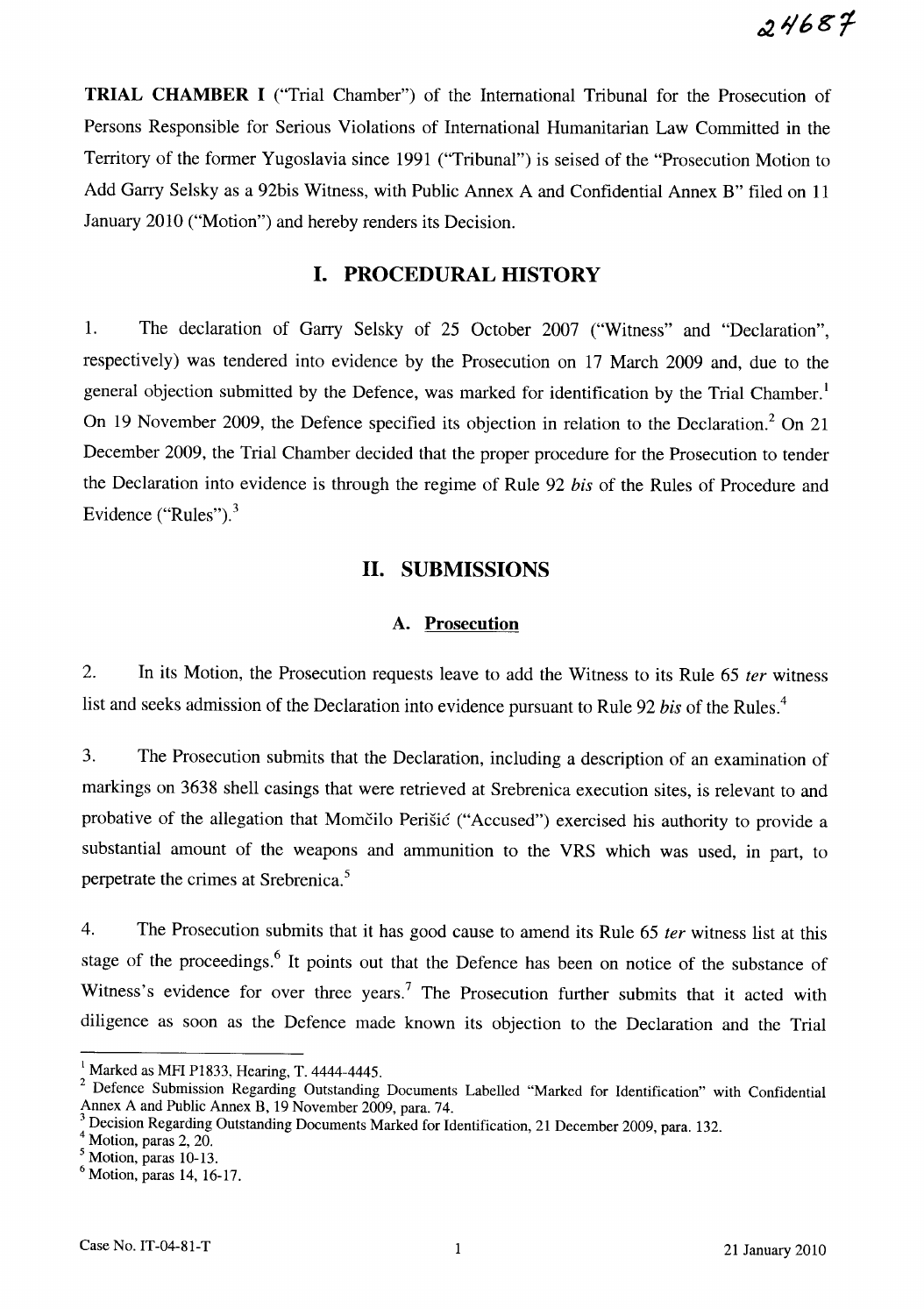Chamber decided that the proper channel for considering the admission of the Declaration would be the Rule 92 *bis* procedure.<sup>8</sup>

5. The Prosecution submits that the Declaration, together with accompanymg formal attestations, fulfils the requirements of Rule 92 *bis.* It argues that the Declaration does not relate to the acts and conduct of the Accused as charged in the Indictment, being instead reliable and complementary to other Prosecution evidence. <sup>9</sup>

6. Finally, in anticipation of the Defence objection, the Prosecution concedes to strike subparagraphs  $3(E)$ ,  $3(F)$  and  $3(G)$  from the Declaration.<sup>10</sup>

#### **B. Defence**

7. On 18 January 2010, the Defence filed its "Response to Prosecution Motion to Add Garry Selsky as a 92*bis* Witness" ("Response"), whereby it opposes the Motion.<sup>11</sup>

8. Firstly, the Defence objects to the addition of the Witness to the Prosecution Rule 65 *ter*  witness list at this late stage of the proceedings.<sup>12</sup> It argues that the Prosecution fails to demonstrate good cause for doing so, as the deficiencies of the Declaration were clear and self-evident from the beginning.<sup>13</sup> The Defence points out that the Prosecution had three years to remedy the Declaration's technical deficiencies. Furthermore, since the Witness was removed from the Prosecution Rule 65 *ter* witness list as of 23 February 2007, the Defence reasonably relied upon the fact that the Prosecution would not call the Witness, nor tender his statement into evidence.<sup>14</sup>

9. Secondly, the Defence further opposes admission of the Declaration pursuant to Rule 92 *bis*  of the Rules. 15 It submits in this respect that the last sentence of paragraph 2 contains an unsourced and unexplained statement which can have no probative value.<sup>16</sup> Furthermore, it points out that subparagraph  $3(A)$  contains evidence requiring expert testimony not possessed by the Witness.<sup>17</sup> The Defence also argues that subparagraphs  $3(A)$ ,  $3(B)$  and  $3(C)$  contain "summary evidence prepared by employees of the party wishing to submit the summarising evidence" and as such are

 $<sup>7</sup>$  Motion, para. 14.</sup>

<sup>8</sup> Motion, paras 16-17.

<sup>9</sup> Motion, para. 18; Annex B. <sup>10</sup> Motion, para. 15.

<sup>&</sup>lt;sup>11</sup> Response, paras 9, 34. On 12 January 2010, the Trial Chamber ordered the Defence to file its response to the Motion, if any, by noon on Monday, 18 January 2010, Order to Defence to Expedite Filings, 12 January 2010, p. 2.

<sup>&</sup>lt;sup>12</sup> Response, para. 10.

<sup>13</sup> Response, paras 10-11, 14.

<sup>&</sup>lt;sup>14</sup> Response, paras 12-13.

<sup>15</sup> Response, paras 15, 18.

<sup>16</sup> Response, paras 19-20.

<sup>17</sup> Response, para. 23.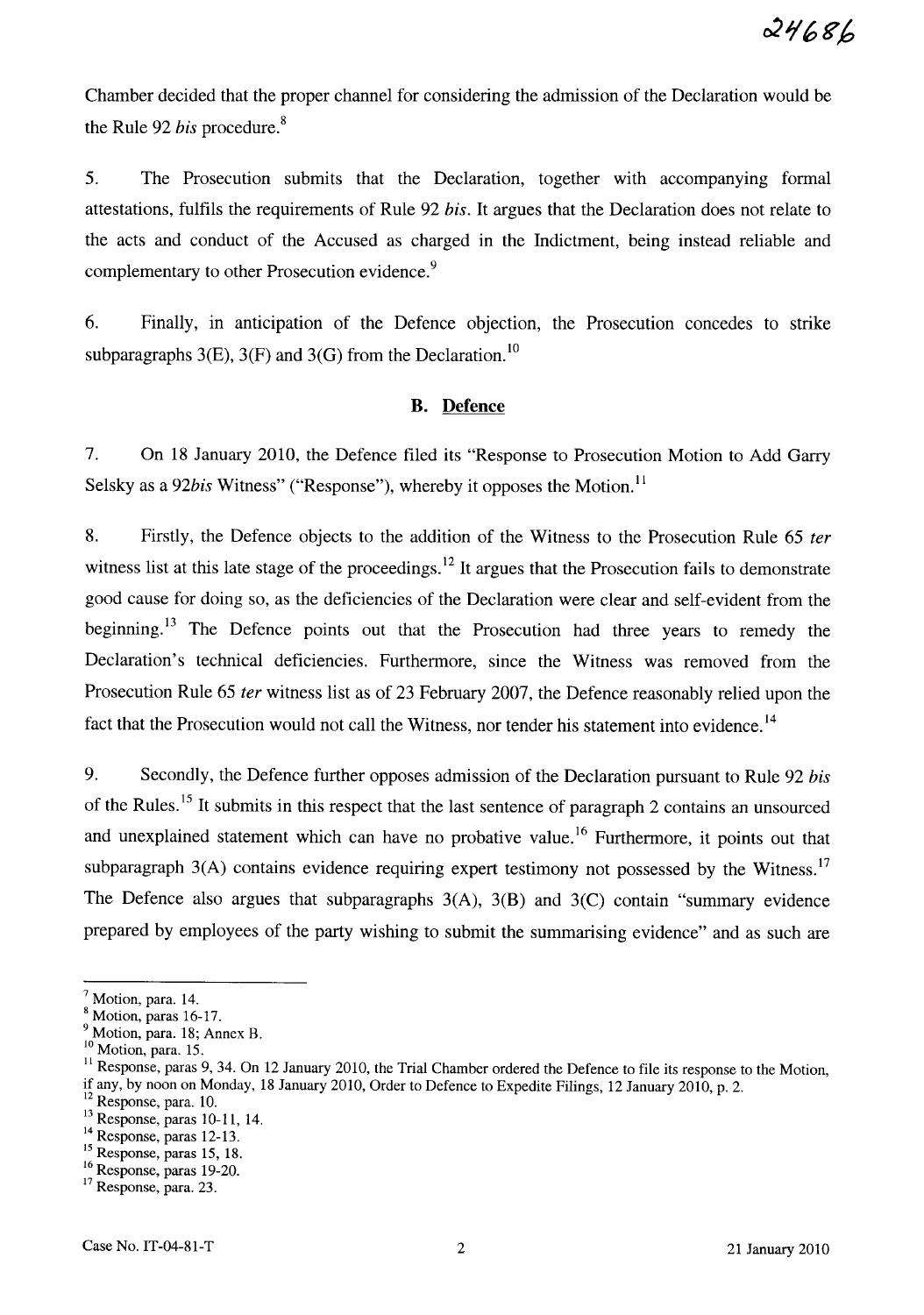inadmissible.<sup>18</sup> Moreover, the Defence submits that subparagraph  $3(C)$  is based on unsourced hearsay.<sup>19</sup> Finally, the Defence argues that subparagraphs  $3(E)$ ,  $3(F)$  and  $3(G)$  of the Declaration contain deficiencies making these subparagraphs inadmissible in their entirety.2o

10. The Defence also challenges the assertion made in the Declaration that "shell casings were predominantly manufactured from the Prvi Partizan Uzice [PPU] factory" by pointing out that the Declaration holds that only 398 of the 3638 shell casings were manufactured there.<sup>21</sup>

11. Finally, the Defence submits that should the Trial Chamber deem it appropriate to accept the Declaration, that the Witness should be called for cross-examination as his evidence touches upon a central, live and important issue in this case. 22 The Defence requests that the Trial Chamber not make the ultimate decision on admission until cross-examination is completed.<sup>23</sup>

# **Ill. APPLICABLE LAW**

12. The Trial Chamber notes that the applicable law pertaining both to the amendment of the Rule 65 *ter* witness list and admission of evidence pursuant to Rule 92 *his* was set in the previous decisions of this Chamber and it is incorporated by reference here.<sup>24</sup>

## **IV. DISCUSSION**

## A. Addition to the Rule 65 *ter* Witness List

13. The Trial Chamber notes that the Prosecution sought the admission of the Declaration in March 2009. The Trial Chamber further notes that the formal deficiencies of the Declaration were clear at the time and, as such, the decision of the Trial Chamber of 21 December 2009 directing to Rule 92 *his* as a proper avenue to be used should have been anticipated by the Prosecution. The Trial Chamber therefore finds that the Prosecution falls short in properly establishing a good cause for amending its Rule 65 *ter* witness list at this late stage of the proceedings. That said, the Trial Chamber also notes that the Defence has had almost ten months notice of the Prosecution's intention to rely on the Witness's evidence. Moreover, the Trial Chamber considers that the Witness's evidence is neither lengthy nor overly complex, thereby causing a very limited additional burden on the Defence. Accordingly, the Trial Chamber finds that allowing addition of the Witness

19 Response, para. 21.

<sup>18</sup> Response, paras 24-27.

<sup>20</sup> Response, paras 16-17.

 $21$ Response, para. 28.

 $\frac{22}{22}$  Response, paras 29-32.

<sup>&</sup>lt;sup>23</sup> Response, para. 33.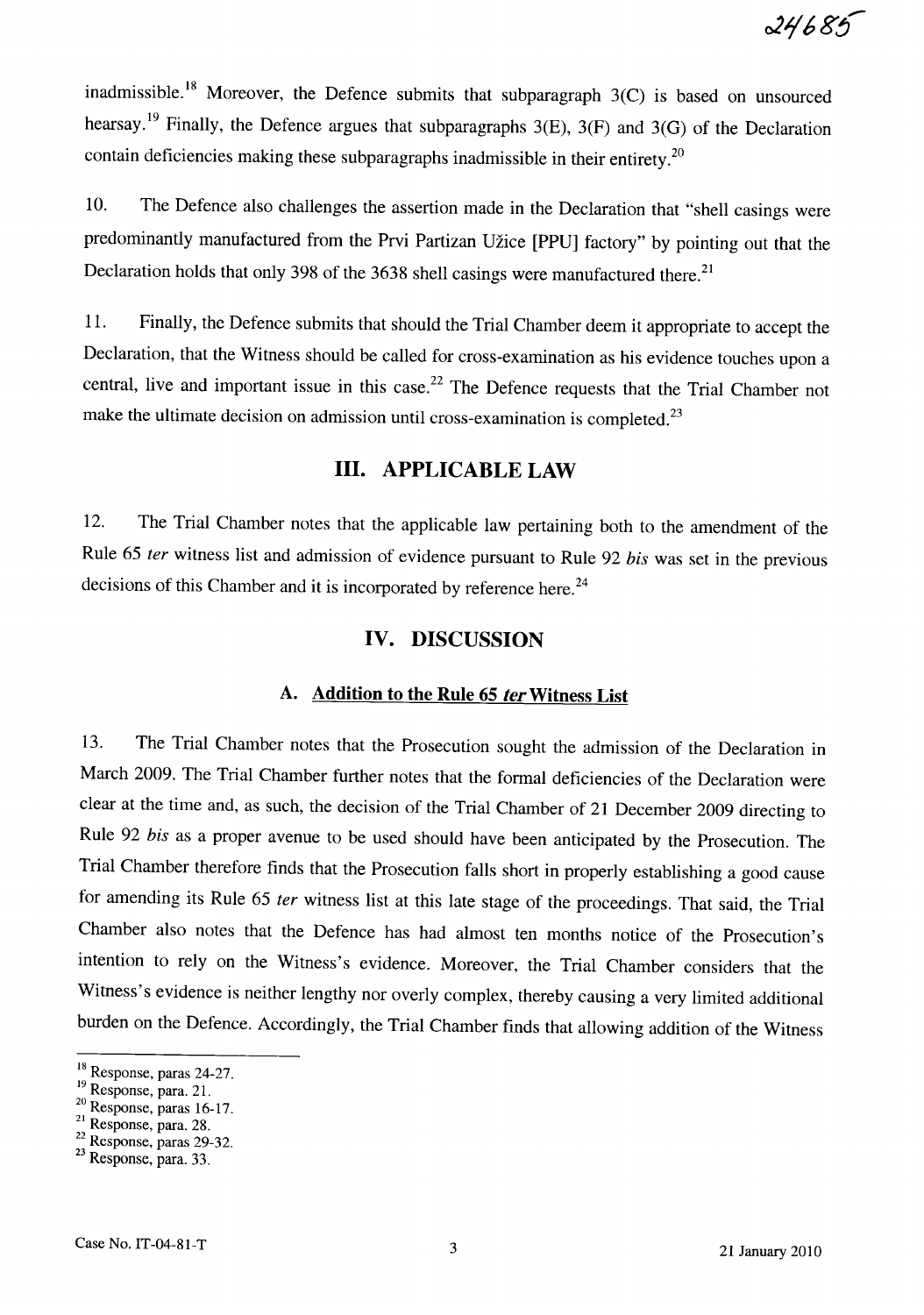to the Prosecution Rule 65 *ter* witness list, even at this late stage of the proceedings, would not cause prejudice to the Defence. The Trial Chamber also considers that, subject to the redactions discussed below, the Declaration is relevant to the Indictment and of probative value.

14. Based on the foregoing, the Trial Chamber finds the addition of the Witness to the Prosecution's Rule 65 *ter* witness list to be in the interests of justice.

### **B. Admission into Evidence Pursuant to Rule 92** *his*

15. Upon examination of the Declaration, the Trial Chamber notes that sub-paragraphs 3(E) and 3(F) summarise evidence of other witnesses and as such, if admitted, would circumvent the requirements of Rule 92 *bis* of the Rules.<sup>25</sup> The Trial Chamber also does not find admissible the last sentence of subparagraph 3(A) as it refers to a finding which requires specific expertise.

16. The Trial Chamber notes that sub-paragraphs  $3(C)$  and  $3(G)$  contain hearsay evidence which is not in principle inadmissible and the reliability of which can be properly tested if the Defence is allowed to cross-examine the Witness. However, the Trial Chamber finds the sweeping statement contained in the last sentence of paragraph 2 to be unreliable and of a prejudicial effect which outweighs its probative value.

17. The Trial Chamber finds that, with the redaction of the abovementioned portions, the remaining portions of the Declaration are relevant and of probative value. The Trial Chamber also finds that they do not go to the acts and conduct of the Accused as charged in the Indictment.

18. Having in mind the submissions of the Defence, the Trial Chamber, in the exercise of its discretion, finds that the substance of the Declaration touches upon central, live and important issues in this case. As such, the Declaration warrants calling the Witness for cross-examination.

19. The Trial Chamber notes that the redactions ordered in the present Decision, coupled with the possibility to cross-examine the Witness, sufficiently address the Defence's concern about the use of summary evidence prepared by an employee of the OTP. The Trial Chamber also notes that the Defence argument against the accuracy of certain assertions contained in the Declaration goes to weight to be attributed to such parts, rather than admissibility of the Declaration. Moreover, the

*<sup>24</sup> See* First Decision on Prosecution Motion for Leave to Amend its Rule 65 *ter* List, 6 October 2009, para. 7; Decision on Prosecution Motion for Admission of Evidence Pursuant to Rule 92 *his,* 2 October 2008, paras 10-16.

*<sup>25</sup> See Prosecutor* v. *Slobodan Milosevic,* Case No. IT-02-54-AR73.2, Decision on Admissibility of Prosecution Investigator's Evidence, 30 September 2002, para. 18 *et seq.*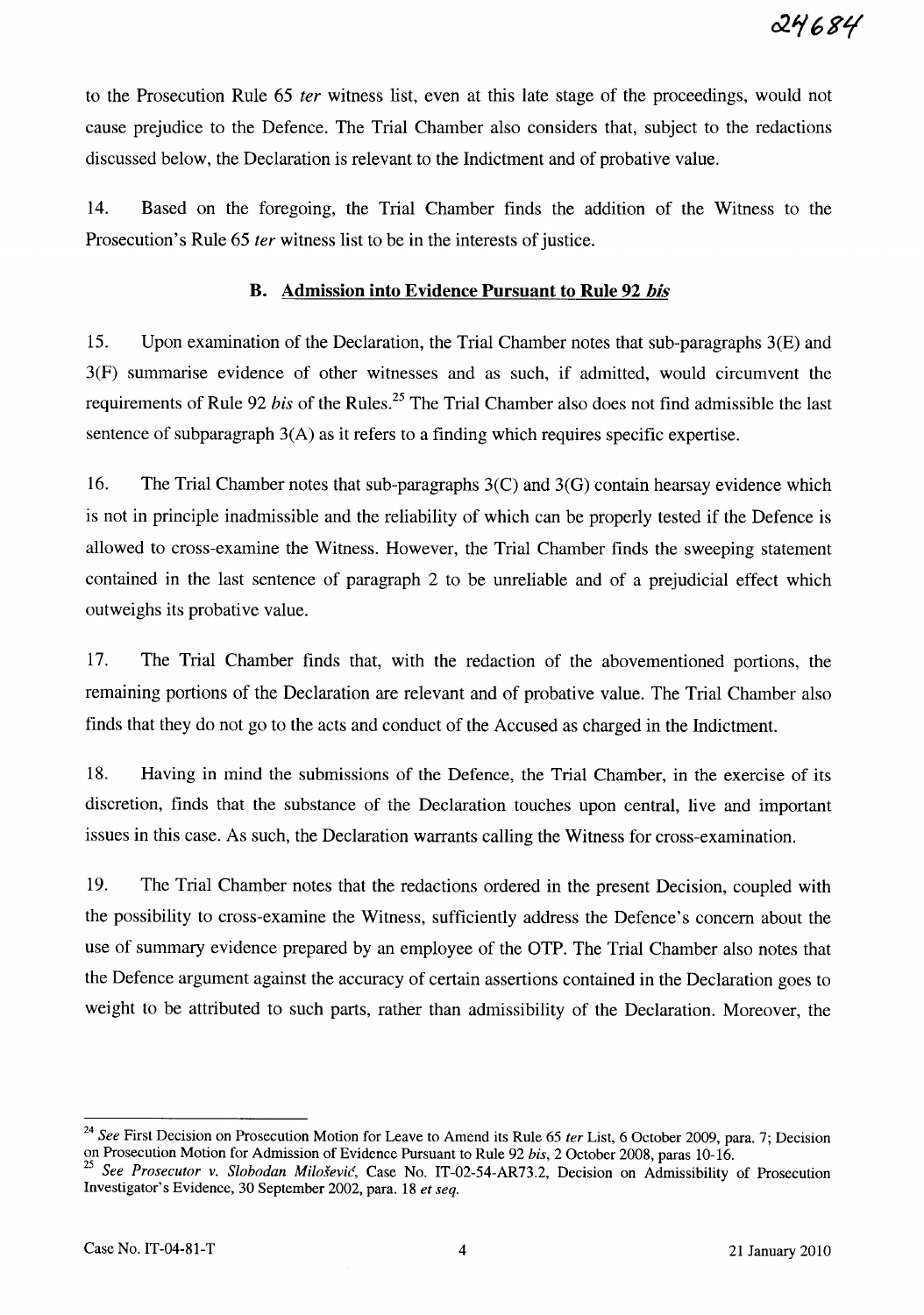Trial Chamber finds that, with the addition of a declaration from a Presiding Officer appointed by the Registrar,<sup>26</sup> the Declaration fulfils the formal requirements of Rule 92 *bis(B)* of the Rules.

20. Finally, the Trial Chamber notes that the decision on admission of the Declaration into evidence does not preclude its subsequent reconsideration should the Defence, after crossexamining the Witness, satisfy the Trial Chamber that the Declaration lacks probative value or that its probative value is substantially outweighed by the need to ensure a fair trial.

21. Based on the foregoing, the Trial Chamber finds that the Declaration, with the redaction of the last sentence of paragraph 2, the last sentence of paragraph 3(A), and the subparagraphs 3(E), and  $3(F)$ , fulfils the requirements of both Rule 89 and 92 bis and is therefore admitted into evidence.

*<sup>26</sup> See* Motion, Annex A.